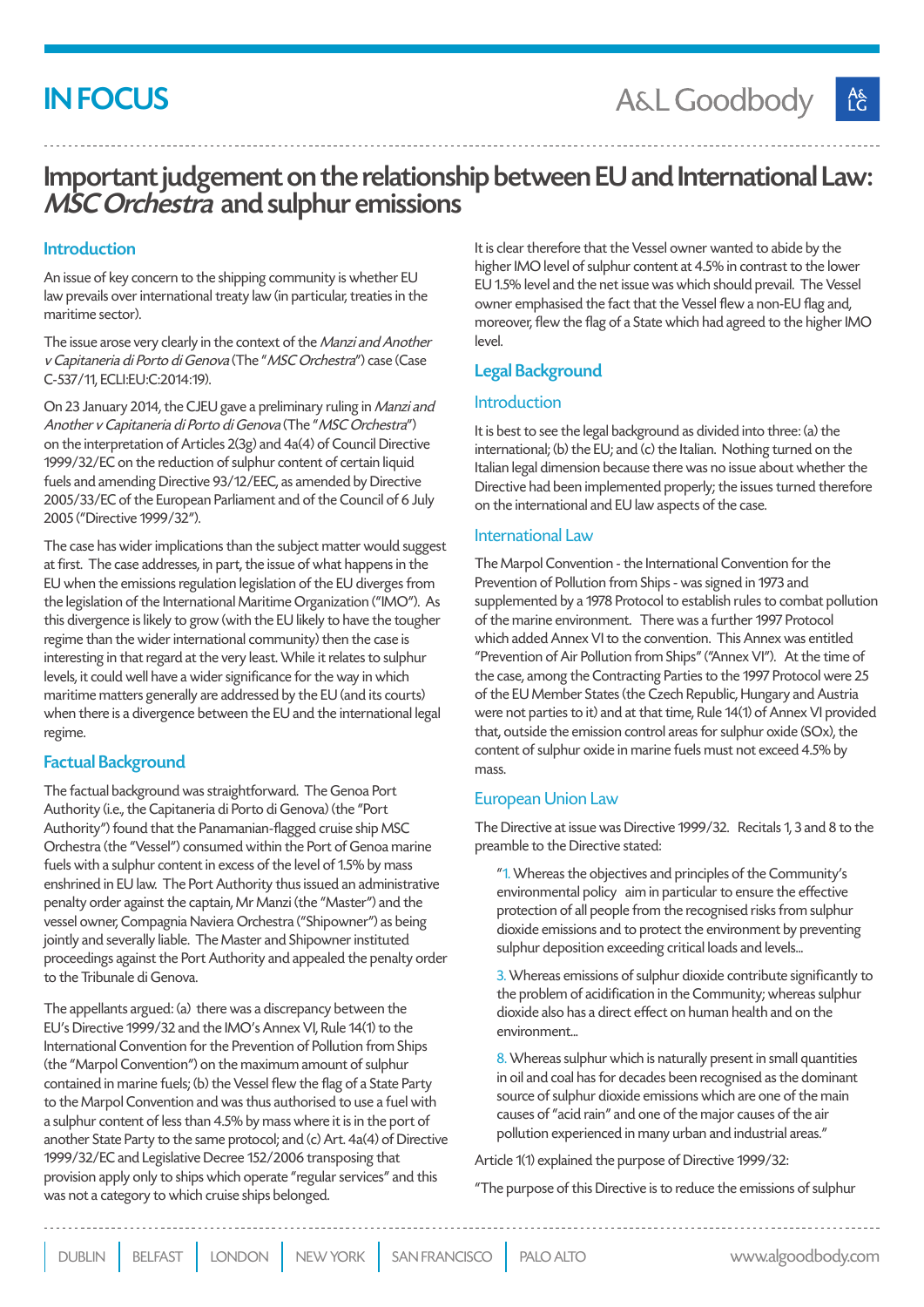dioxide resulting from the combustion of certain types of liquid fuels and thereby to reduce the harmful effects of such emissions on man and the environment."

Article 2(3f) of Directive 1999/32 provides a number of definitions for the purpose of that directive:

" 'passenger ships' means ships that carry more than 12 passengers, where a passenger is every person other than:

i. the master and the members of the crew or other person employed or engaged in any capacity on board a ship on the business of that ship, and

ii. a child under one year of age".

Critically important in the context of a cruise liner, Article 2(3g) of the Directive states that, for the purpose of that directive:

" 'regular services' means a series of passenger ship crossings operated so as to serve traffic between the same two or more ports, or a series of voyages from and to the same port without intermediate calls, either:

i. according to a published timetable, or

ii. with crossings so regular or frequent that they constitute a recognisable schedule."

Article 4a(4) of the Directive provided the relevant time line for the case:

"From [11 August 2006], Member States shall take all necessary measures to ensure that marine fuels are not used in their territorial seas, exclusive economic zones and pollution control zones by passenger ships operating on regular services to or from any Community port if the sulphur content of those fuels exceeds 1.5% by mass. Member States shall be responsible for the enforcement of this requirement at least in respect of vessels flying their flag and vessels of all flags while in their ports."

#### Italian law

The provisions of Directive 1999/32 were transposed into Italian law by way what may be termed the "Italian Legislative Decree" so there was no issue in that regard.

#### Appellants' Arguments in the Tribunale di Genova

The Master and the Shipowner made three arguments to appeal against the penalty. First, there is a discrepancy between the Directive and Annex VI as regards the maximum amount of sulphur contained in marine fuels. Secondly, the Vessel as a ship flying the flag of a State Party to the Marpol Convention and the 1997 Protocol, was authorised to use a fuel with a sulphur content of less than 4.5% by mass where it is in the port of another State Party to the same Protocol (i.e., in this case, Italy). Thirdly, Article 4a(4) of the Directive, and, therefore, the Italian Legislative Decree transposing that provision apply only to ships which operate 'regular services', a category to which cruise ships do not belong.

#### Questions referred by the Italian Court to the CJEU

During the course of the appeal proceedings, some questions of EU law arose. Those questions were referred to the CJEU under Article 267 of the TFEU.

The three questions referred were:

"1. Is Article 4a of [Directive 1999/32], which was adopted in the light of the entry into force of [Annex VI], to be interpreted, in

accordance with the international principle of good faith and the principle of cooperation in good faith as between the Community and its Member States, as meaning that the limit, fixed by that provision, of 1.5% m/m of sulphur in marine fuels does not apply to ships flying the flag of a non-European Union State which is party to the Marpol Convention 73/78, where such ships are in the port of a Member State which is itself a party to [Annex VI]?

2. If Article 4a of [Directive 1999/32], is not to be interpreted as having the meaning proposed in Question 1, is that provision – in so far as it limits to 1.5% m/m the sulphur content of fuel for use by passenger ships operating regular services to or from a Community port, including ships flying the flag of a non-European Union State which is party to [Annex VI], pursuant to which, outside [the emission control areas for SOx] the 4.5% m/m sulphur content limit applies – invalid on the basis that it is contrary to the general principle of international law pacta sunt servanda and to the principle of cooperation in good faith as between the Community and its Member States, in that it requires Member States which have agreed to and ratified Annex VI to act in breach of the obligations entered into towards the other States which are party to [Annex VI]?

3. Is the term "regular services" in Article 2(3g) of [Directive 1999/32], to be interpreted as meaning that cruise ships also count as ships operating "regular services"?"

#### Responses by the CJEU

#### Introduction

Interestingly, the CJEU decided to deal first with the third question. The CJEU is entitled to do this because it has given itself the power to answer just some of the questions asked by referring tribunals where it believes that this would be sufficient, to re-order the questions and even to reformulate entirely the questions referred. In this case, re-ordering the questions was very logical because the third question was a "threshold" one which if answered in the negative would have disposed of the issues for the CJEU.

#### The Third Question: Does a Cruise Ship fall within the Definition of "Regular Services"?

The third question asked whether a cruise ship fell within the scope of Article 4a(4) of the Directive with regard to the criterion of 'regular services' as laid down in Article 2(3g) in the Directive.

The CJEU ruled that a cruise ship falls within the definition of "regular services", if it operates cruises finishing in the port of departure or another port, provided those cruises are organised at a particular frequency, on specific dates, and with interested persons being able to choose between the various cruises offered. So, the phrase "regular services" is not confined to scheduled ferry services. The CJEU was not determining whether the particular activities of the Vessel in this case amounted to "regular services" – that is a matter for the referring court, not the CJEU, to ascertain – but it laid the groundwork from which the referring court could hold that cruise liner services are regular services.

It is useful to study the CJEU's reasoning in rejecting the appellants' arguments:

 $\blacksquare$  "18 in order to be covered by the system established by Article 4a(4) of [the] Directive, cruise ships must satisfy the criterion relating to 'regular services' laid down by Article 2(3g) thereof applicable to passenger ships. It is common ground that cruise ships fall within the latter category of ships.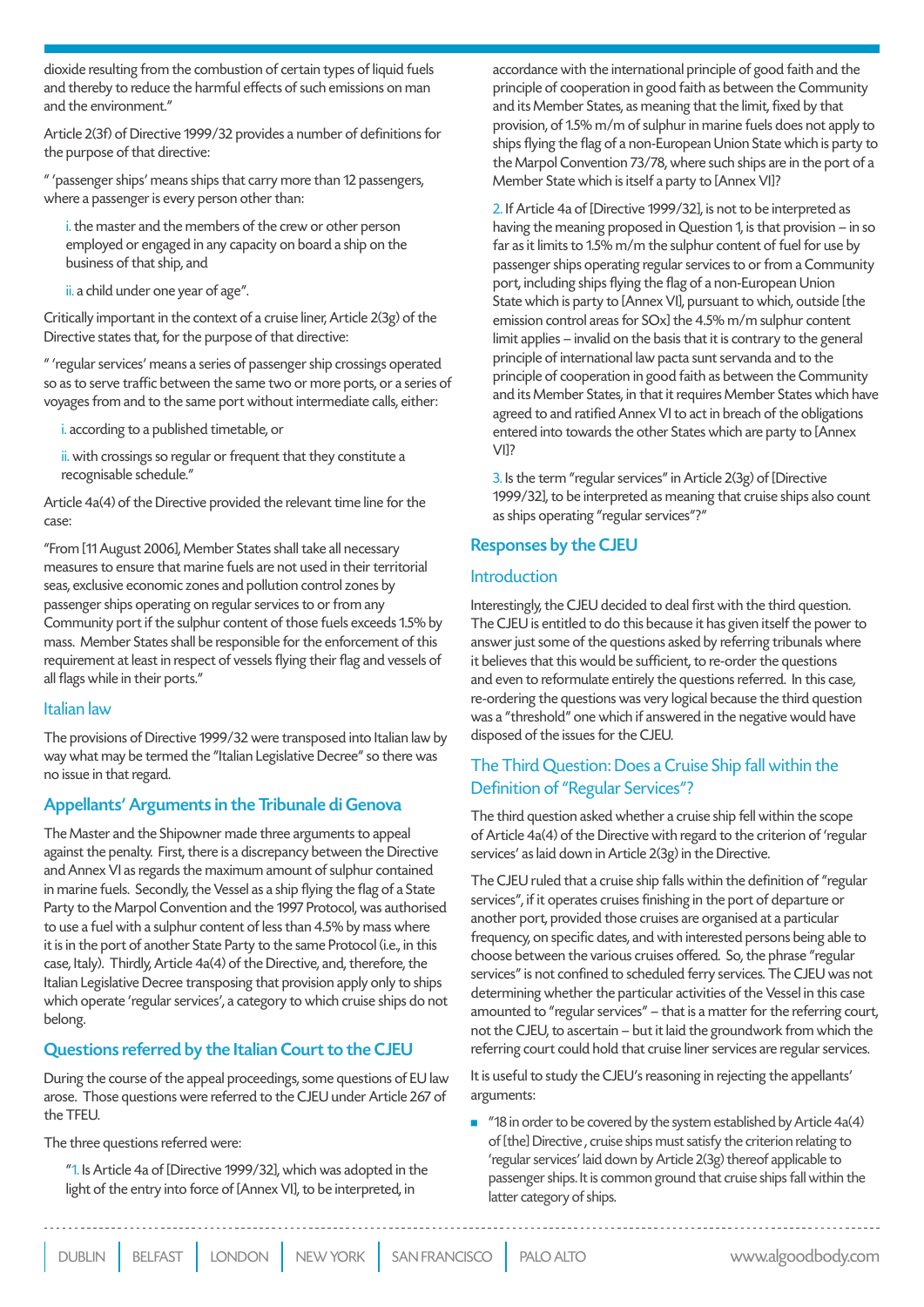- 19 According to the first condition of that provision, a passenger ship operates regular services if it makes 'a series of crossings operated so as to serve traffic between the same two or more ports' or 'a series of voyages from and to the same port without intermediate calls'.
- 20 A cruise ship therefore satisfies the first condition if it operates cruises which end at the port of departure without making intermediate calls.
- 21 In order to determine whether a cruise ship may also satisfy the first condition in other situations, it must be ascertained whether such a ship may be regarded as operating crossings so as to 'serve traffic between the same two or more ports'.
- 22 The applicants in the main proceedings claim, first, that a cruise ship, such as that at issue in the main proceedings does not 'serve traffic'. Cruise passengers do not purchase a package to be transported from one place to another; they do so with the broader purpose of tourism, the service provided being also the entertainment of those persons.
- 23 However, such an interpretation of the concept of 'traffic', laid down in Article 2(3)(g) of [the] Directive, cannot be accepted.
- 24 It must be observed that cruise ships transport passengers from one port to another in order for them to visit those ports and various places nearby. Since the European Union legislature has not specified the aims for which transport is carried out, it follows that such aims are irrelevant for the purpose of Article 2(3g) of [the] Directive. Thus, a series of crossings for the purpose of tourism must be regarded as traffic within the meaning of that provision.
- 25 In so far as that directive intends to contribute to the protection of human health and the environment by reducing sulphur dioxide emissions, including those produced on sea voyages, that finding cannot be invalidated by the fact that those passengers enjoy additional services during the crossings, such as accommodation, catering services and entertainment.
- 26 Second, the applicants in the main proceedings submit that a ship such as that at issue in the dispute before the referring court, does not operate crossings 'between the same two or more ports', since the port of departure is the same as the port of arrival and since it often happens that the intermediate calls planned in the itinerary are not made, whereas calls which have not been planned in the itinerary may be made when passengers so request in the interests of tourism."

....

- 28 In order to satisfy the criterion relating to 'traffic between the same two or more ports', which is specific to cases involving transport with intermediate calls, it is necessary that the traffic operated by a cruise ship be between 'the same two or more ports'. A cruise between two or more ports must be regarded as a transport operation between 'the same two or more ports'.
- 29 The list of ports contained in the itinerary for a normal cruise will necessarily consist of at least two ports which cannot be avoided, that is the port of departure and the port of arrival. The transport is thus made between 'the same two or more ports', even where the transport ends at the port of departure.
- 30 Furthermore, it must be observed that that interpretation is supported by the objective underlying [the] Directive, as set out in paragraph 25 of the present judgment. Whether or not cruise ships return to the port of departure is not such as to alter the rate of sulphur dioxide emissions.
- 31 Consequently, if there are intermediate calls, the issue as to whether or not certain intermediate calls planned when the package is bought

are made, while other unscheduled calls may be made in their place, is irrelevant with regard to the concept of 'traffic' within the meaning of Article 2(2g) of [the] Directive...

- $\blacksquare$  32 It follows that a cruise ship which operates crossings with intermediate calls between two separate ports or finishing in the port of departure serves traffic between the same two or more ports within the meaning of that provision.
- 33 According to the second condition laid down in Article 2(3g) of [the] Directive, which is cumulative with the first, a passenger ship must operate a series of crossings or voyages in accordance with a published timetable or with crossings so regular or frequent that they constitute a recognisable schedule.
- 34 That condition is satisfied, in particular, where a shipping company proposes to the public a list of sea crossings on a cruise ship of a frequency determined, in particular by the capacity of that company and by public demand, on specific dates and, in principle, with specified times of departure and arrival, interested persons being able to choose freely between the various cruises offered by that company."

The CJEU therefore responded that a cruise ship, such as the Vessel, fell within the scope of Article 4a(4) of Directive 1999/32 with regard to the criterion of 'regular services', as laid down in Article 2(3g), "provided that it operates cruises, with or without intermediate calls, finishing in the port of departure or another port, provided that those cruises are organised at a particular frequency, on specific dates and, in principle, at specified departure and arrival times, with interested persons being able to choose freely between the various cruises offered, which is a matter for the referring court to ascertain."

#### The Second Question: whether Article 4a(4) of Directive 1999/32 is valid in the light of the general principle of international law pacta sunt servanda and the principle of cooperation in good faith

The CJEU then proceeded to answer the other two questions. The second question asked the CJEU whether Article 4a(4) of Directive 1999/32 is valid in the light of the general principle of international law pacta sunt servanda and the principle of cooperation in good faith laid down in the first subparagraph of Article 4(3) of the Treaty on European Union ("TEU"), on the ground that that provision of the Directive may lead to an infringement of Annex VI and thereby require Member States party to the 1997 Protocol to infringe their obligations with regard to the other Contracting Parties thereto. The CJEU responded:

- $\blacksquare$  "...37 It must be held at the outset that the validity of Article 4a(4) of Directive 1999/32 cannot be determined in the light of Annex VI since the European Union is not a contracting party to the Marpol 73/78 Convention, including Annex VI, and is not bound by it (see, by analogy, Case C-308/06 Intertanko and Others [2008] ECR I-4057, paragraphs 47 and 52).
- $\blacksquare$  38 Nor can the validity of Article 4a(4) be examined in the light of the general principle of international law pacta sunt servanda, since that principle applies only to those subject to international law who are contracting parties to a specific international agreement and which, as a result, are bound by it.
- 39 Furthermore, it does not appear that Annex VI constitutes an expression of the customary rules enshrined by general international law which, are binding upon the institutions of the Union and form part of the legal order of the Union (see, to that effect, Case C-386/08 Brita [2010] ECR I-1289, paragraph 42).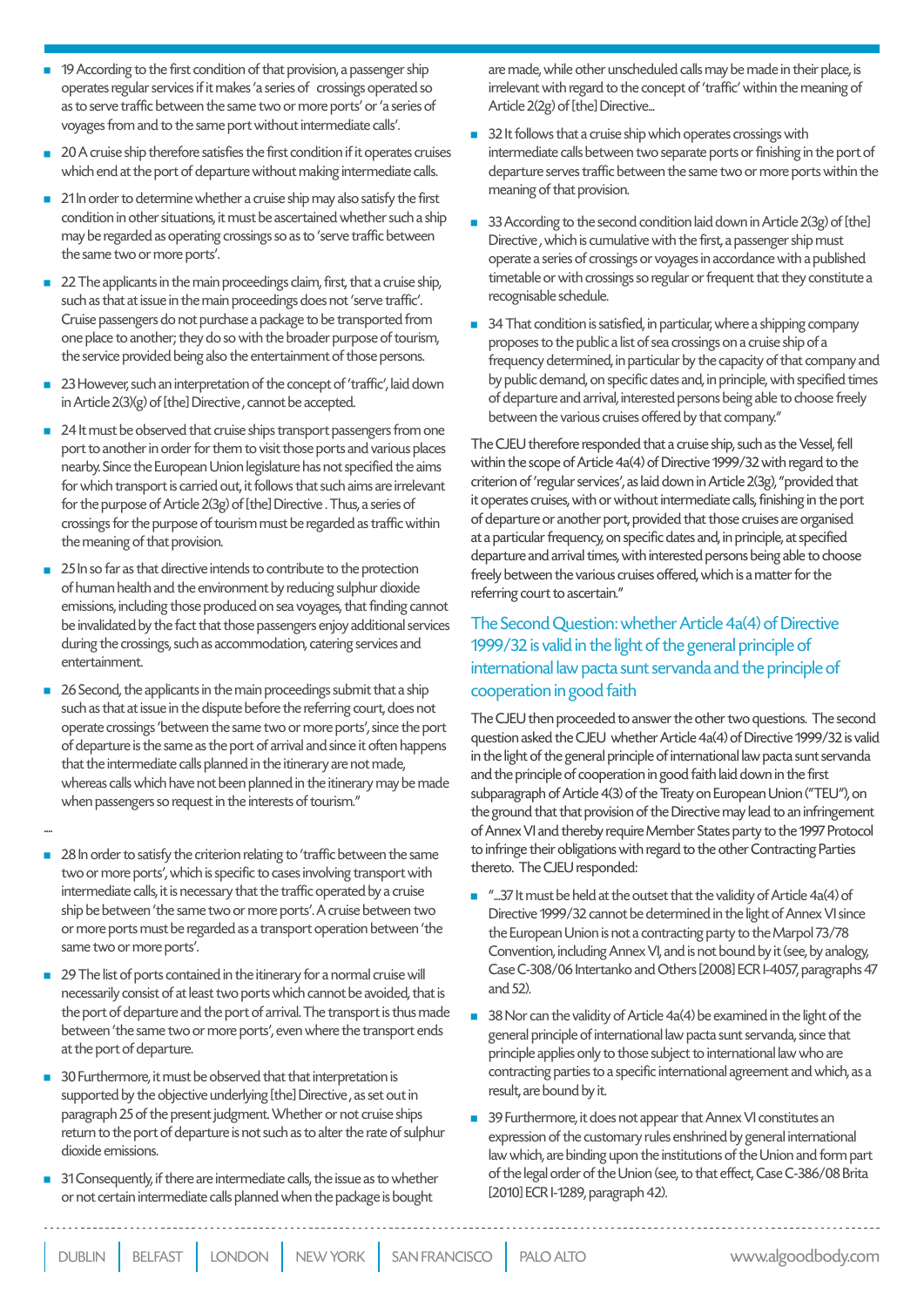41 In those circumstances, the answer to the second question is that the validity of Article 4a(4) of Directive 1999/32 cannot be examined in the light of the general principle of international law pacta sunt servanda or the principle of cooperation in good faith enshrined in the first subparagraph of Article 4(3) TEU on the ground that that provision of the directive may lead to an infringement of Annex VI and thereby oblige the Member States party to the 1997 Protocol to infringe their obligations with respect to the other contracting parties thereto."

#### The first question: Impact of Annex VI

In its first question, the national court asked the CJEU a question concerning the impact of Annex VI on the scope of Article 4a(4) of Directive 1999/32 with respect to the general principle of international law which requires international agreements to be implemented and interpreted in good faith. The CJEU responded:

- "...43 Annex VI was inserted into the Marpol 73/78 Convention by the 1997 Protocol. It contains, in particular, Rule 14(1) which provides that the sulphur content in marine fuels must not exceed 4.5% by mass.
- $\blacksquare$  44 Directive 1999/32 provides, in Article 4a(4), that the maximum sulphur content in marine fuels must not exceed 1.5% by mass. Neither that article nor any other provision of the Directive makes any reference, as regards the maximum sulphur content, to Annex VI.
- 45 In that connection, the Court has already held that, although the European Union is not bound by an international agreement, the fact that all its Member States are contracting parties to it is liable to have consequences for the interpretation of European Union law, in particular the provisions of secondary law which fall within the field of application of such an agreement. Therefore, it is incumbent upon the Court to interpret those provisions taking account of the latter (see, to that effect, Intertanko and Others, paragraphs 49 to 52).
- 46 That case-law cannot therefore be applied as compared with an international agreement to which only some Member States are contracting parties while others are not.
- 47 To interpret the provisions of secondary law in the light of an obligation imposed by an international agreement which does not bind all the Member States would amount to extending the scope of that obligation to those Member States which are not contracting parties to such an agreement. The latter Member States must however be regarded as 'third countries' for the purposes of that agreement. Such an extension would be incompatible with the general international law principle of the relative effect of treaties, according to which treaties must neither harm nor benefit third countries ('pacta tertiis nec nocent nec prosunt').
- 48 It is clear from the case-law of the Court that the latter is required to observe that principle since it constitutes a customary rule of international law which, as such, is binding upon the European Union institutions and forms part of its legal order (see, to that effect, Brita, paragraphs 42 to 44).
- 49 Furthermore, such an interpretation of secondary law would not be consistent with the principle of cooperation in good faith enshrined in the first subparagraph of Article 4(3) TEU.
- 50 In the present case, the 1997 Protocol is an international agreement to which only certain Member States are contracting parties while others are not.
- $\blacksquare$  51 Therefore, the Court is not required to interpret Article 4a(4) of Directive 1999/32 in the light of Annex VI and, in particular, Rule 14(1) thereof.
- $\Box$  52 In those circumstances, the general principle of international law of good faith cannot usefully be relied upon before the Court.
- 53 Even assuming that the Court could interpret Article 4a(4) of Directive 1999/32 in the light of the sulphur content laid down in Annex VI, it suffices to state that, in the light of the objective pursued by that annex and set out in the title thereof, namely to protect the atmosphere by a reduction in harmful emissions produced by marine transport, that provision, in so far as it fixes a maximum limit on the sulphur content of marine fuel lower than that provided for by that annex, does not appear to be incompatible with such an objective.
- 54 Having regard to the foregoing, the answer to the first question is that it is not for the Court to rule on the impact of Annex VI on the scope of Article 4a(4) of Directive 1999/32."

So, the CEJU declined to rule on the impact of Annex VI on the scope of Article 4a(4) of the Directive.

#### Summary of the CJEU's Preliminary Ruling

#### The CJEU summarised its ruling as follows:

"1. A cruise ship, such as that at issue in the main proceedings, falls within the scope of Article 4a(4) of Council Directive 1999/32/ EC of 26 April 1999 relating to a reduction in the sulphur content of certain liquid fuels and amending Directive 93/12/EEC, as amended by Directive 2005/33/EC of the European Parliament and of the Council of 6 July 2005 with regard to the criterion of 'regular services', as laid down in Article 2(3g) thereof, provided that it operates cruises, with or without intermediate calls, finishing in the port of departure or another port, provided that those cruises are organised at a particular frequency, on specific dates and, in principle, at specified departure and arrival times, with interested persons being able to choose freely between the various cruises offered, which is a matter for the referring court to ascertain.

2. The validity of Article 4a(4) of Directive 1999/32, as amended by Directive 2005/33, cannot be examined in the light of the general principle of international law pacta sunt servanda or the principle of cooperation in good faith enshrined in the first subparagraph of Article 4(3) TEU on the ground that that provision of the directive may lead to an infringement of Annex VI to the International Convention for the Prevention of Pollution from Ships, signed in London on 2 November 1973, as supplemented by the Protocol of 17 February 1978 and thereby oblige the Member States party to the Protocol of 1997 amending the International Convention of 1973 for the Prevention of Pollution from Ships, as amended by the Protocol of 1978 relating thereto, signed in London on 26 September 1997, to infringe their obligations with respect to the other contracting parties thereto.

3. It is not for the Court to rule on the impact of Annex VI on the scope of Article 4a(4) of Directive 1999/32."

#### Assessment of the Case

The Manzi case has a wider significance than might first appear. First, it answered the question of whether a cruise ship can be engaged in "regular service" and, if so, in what circumstances. Secondly, the CJEU